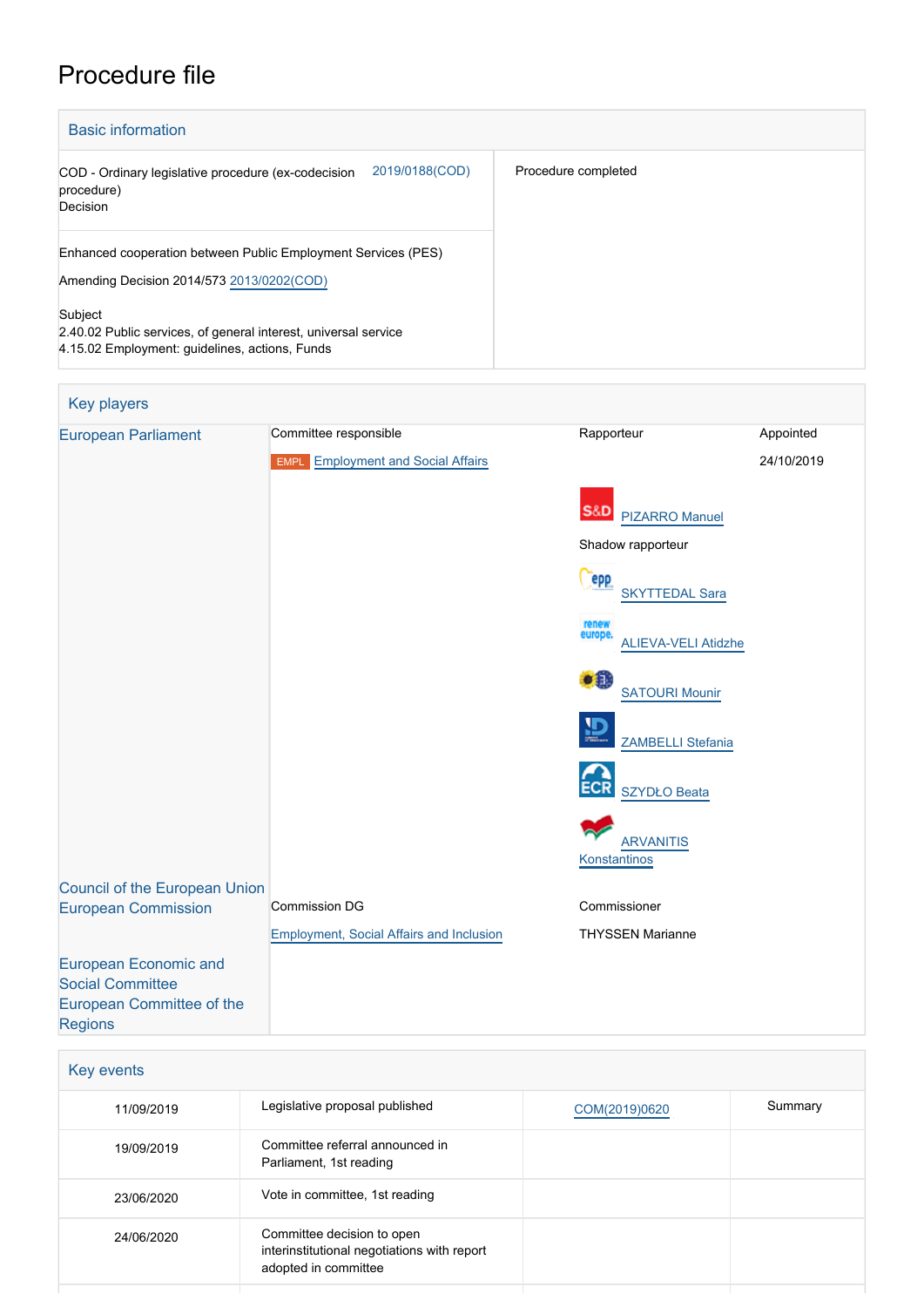| 29/06/2020 | Committee report tabled for plenary, 1st<br>reading                                                   | A9-0128/2020                  |         |
|------------|-------------------------------------------------------------------------------------------------------|-------------------------------|---------|
| 08/07/2020 | Committee decision to enter into<br>interinstitutional negotiations announced<br>in plenary (Rule 71) |                               |         |
| 10/07/2020 | Committee decision to enter into<br>interinstitutional negotiations confirmed<br>by plenary (Rule 71) |                               |         |
| 14/10/2020 | Approval in committee of the text agreed<br>at 1st reading interinstitutional<br>negotiations         | PE658.903<br>PE658.899        |         |
| 14/10/2020 | Approval in committee of the text agreed<br>at 1st reading interinstitutional<br>negotiations         | PE658.903 GEDA/A/(2020)006136 |         |
| 11/11/2020 | Decision by Parliament, 1st reading                                                                   | T9-0301/2020                  | Summary |
| 23/11/2020 | End of procedure in Parliament                                                                        |                               |         |
| 25/11/2020 | Act adopted by Council after Parliament's<br>1st reading                                              |                               |         |
| 25/11/2020 | Final act signed                                                                                      |                               |         |
| 30/11/2020 | Final act published in Official Journal                                                               |                               |         |

## Technical information

| Procedure reference                          | 2019/0188(COD)                                                                     |
|----------------------------------------------|------------------------------------------------------------------------------------|
| Procedure type                               | COD - Ordinary legislative procedure (ex-codecision procedure)                     |
| Procedure subtype                            | Legislation                                                                        |
| Legislative instrument                       | Decision                                                                           |
|                                              | Amending Decision 2014/573 2013/0202(COD)                                          |
| Legal basis                                  | Treaty on the Functioning of the EU TFEU 149                                       |
| Other legal basis                            | Rules of Procedure EP 159                                                          |
| Mandatory consultation of other institutions | <b>European Economic and Social Committee</b><br>European Committee of the Regions |
| Stage reached in procedure                   | Procedure completed                                                                |
| Committee dossier                            | EMPL/9/01290                                                                       |

# Documentation gateway

| Legislative proposal                           | COM(2019)0620 | 11/09/2019 | EC.        | Summary |
|------------------------------------------------|---------------|------------|------------|---------|
| Document attached to the procedure             | SWD(2019)0319 | 11/09/2019 | EC.        | Summary |
| Document attached to the procedure             | SWD(2019)1350 | 11/09/2019 | EC.        | Summary |
| Economic and Social Committee: opinion, report | CES4339/2019  | 30/10/2019 | <b>ESC</b> |         |
| Committee draft report                         | PE644.984     | 18/12/2019 | EP         |         |
| Amendments tabled in committee                 | PE646.959     | 04/02/2020 | EP         |         |
| Amendments tabled in committee                 | PE648.424     | 02/03/2020 | EP         |         |
| Committee report tabled for plenary, 1st       | A9-0128/2020  | 29/06/2020 | EP         |         |
|                                                |               |            |            |         |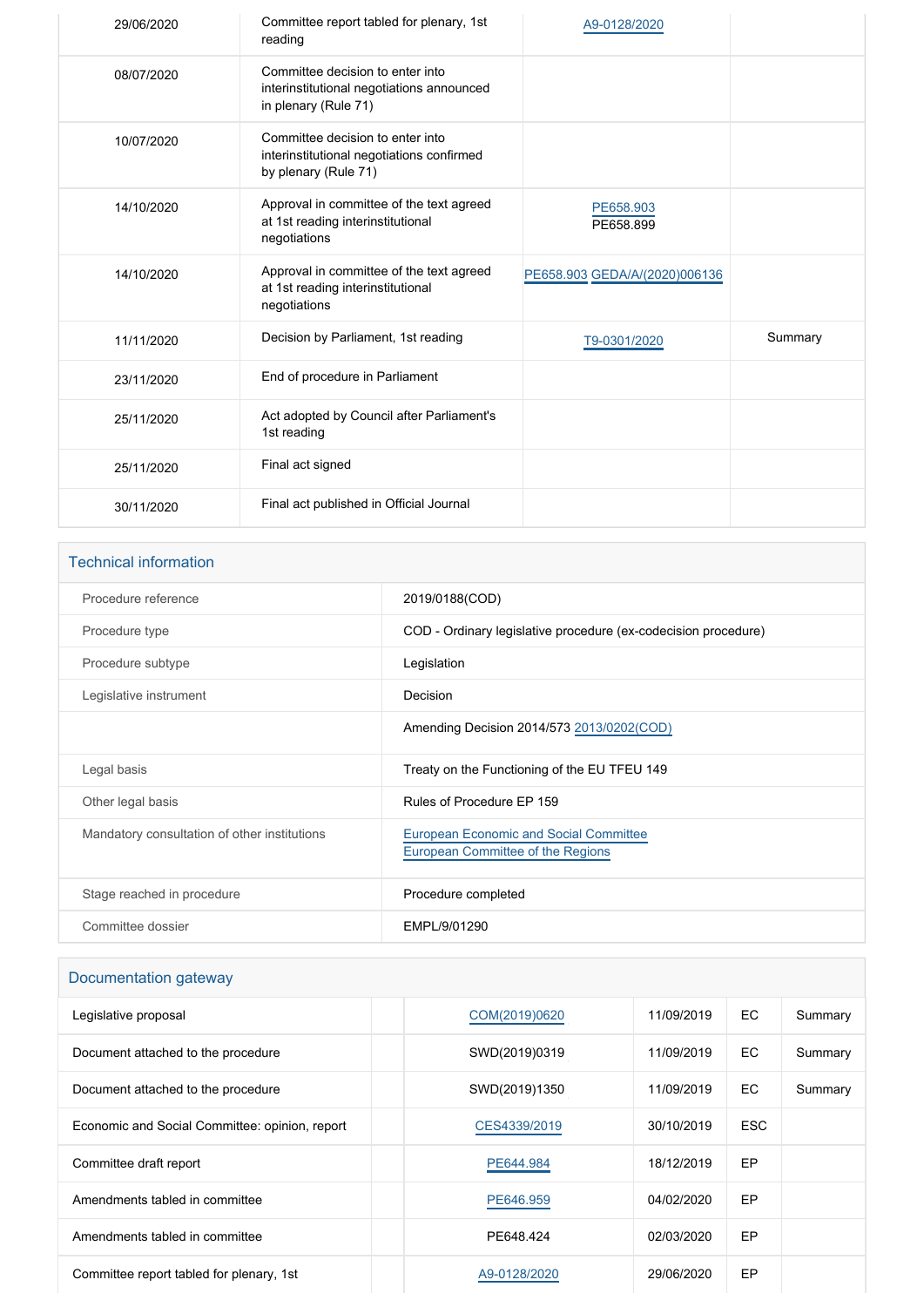| reading/single reading                                      |                     |            |            |         |
|-------------------------------------------------------------|---------------------|------------|------------|---------|
| Coreper letter confirming interinstitutional<br>agreement   | GEDA/A/(2020)006136 | 07/10/2020 | <b>CSL</b> |         |
| Committee letter confirming interinstitutional<br>agreement | PE658.899           | 08/10/2020 | EP         |         |
| Text agreed during interinstitutional negotiations          | PE658,903           | 08/10/2020 | EP         |         |
| Text adopted by Parliament, 1st reading/single<br>reading   | T9-0301/2020        | 11/11/2020 | EP         | Summary |
| Draft final act                                             | 00040/2020/LEX      | 25/11/2020 | CSL        |         |

Final act

 [Decision 2020/1782](https://eur-lex.europa.eu/smartapi/cgi/sga_doc?smartapi!celexplus!prod!CELEXnumdoc&lg=EN&numdoc=32020D1782) [OJ L 400 30.11.2020, p. 0007](https://eur-lex.europa.eu/legal-content/EN/TXT/?uri=OJ:L:2020:400:TOC)

# Enhanced cooperation between Public Employment Services (PES)

PURPOSE: to extend the Union-wide network of Public Employment Services (PES) until 31 December 2027.

PROPOSED ACT: Decision of the European Parliament and of the Council.

ROLE OF THE EUROPEAN PARLIAMENT: the European Parliament decides in accordance with the ordinary legislative procedure and on an equal footing with the Council.

BACKGROUND: [Decision No 573/2014/EU](https://eur-lex.europa.eu/legal-content/EN/TXT/?uri=uriserv%3AOJ.L_.2014.159.01.0032.01.ENG) of the European Parliament and the Council establishes the European Network of Public Employment Services (the Network) from 17 June 2014 until 31 December 2020.

The Network aims at reinforcing Public Employment Services (PES) capacity, effectiveness and efficiency through providing a platform for comparing their performance at European level, identifying good practices and establishing a mutual learning system. It also aims at giving the PES more opportunities to help develop innovative, evidence-based policies in line with relevant Union policy initiatives.

The Network has been key in encouraging further cooperation between the Member States within the areas of PES responsibility as well as contributing to the modernisation and strengthening of the PES. An evaluation of the state of implementation of Decision No 573/2014/EU shows that the Network has had a positive impact and identifies lessons learned on the basis of the different activities and experiences.

Therefore, in order to capitalise on the results achieved so far and further foster cooperation between PES, the period of establishment of the Network should be prolonged until 31 December 2027.

CONTENT: this proposal aims at continuing to reinforce PES capacity, effectiveness and efficiency through providing a platform for comparing their performance at European level, identifying good practices and developing a mutual learning system. It also aims at giving the PES more opportunities to help develop innovative, evidence-based policies.

The objective of the proposal amending Decision No 573/2014/EU is therefore to build upon the positive achievement of the Network demonstrated in the findings of this evaluation while answering the needs and strong support of the Network stakeholders to continue implementing this valuable cooperation beyond 2020. It thereby aims to extend the period of establishment of the Network until 31 December 2027.

The continuation of the Network should support the implementation of the European Pillar of Social Rights, which includes the provision of active support to employment among its principles. It should also contribute to sustainable development goal 8 of the United Nations 2030 Agenda for Sustainable Development by contributing to inclusive and sustainable economic growth, employment and decent work for all.

### Enhanced cooperation

The Network shall develop cooperation with relevant labour market stakeholders including other providers of employment services, and where appropriate, EU Agencies in the area of employment, social policy and education and training, social partners, organisations representing unemployed persons or vulnerable groups, NGOs working in the field of employment, and regional and local authorities, by involving them in relevant activities and meetings of the Network and by exchanging information and data with them.

### Financial support

The global resources for the implementation of this Decision shall be made available in accordance with the next Multiannual Financial Framework 2021-2027 as appropriate, the annual appropriations of which shall be authorised by the European Parliament and by the Council within the limits of the financial framework.

### Review and application

By September 2026, the Commission shall submit an evaluation on the application of this Decision. In order to ensure a seamless continuation of the activities of the Network, this Decision should apply from 1 January 2021.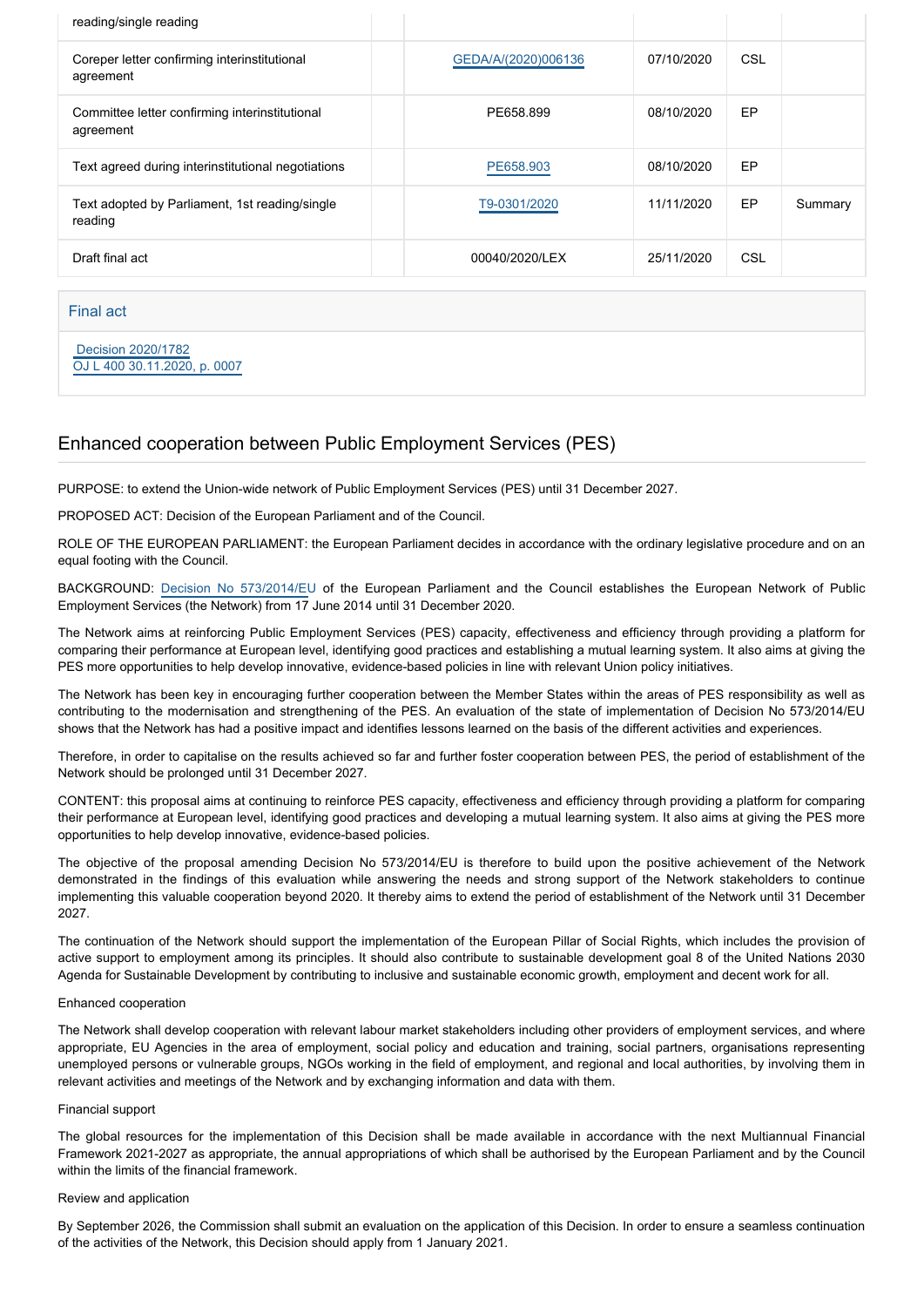This Commission staff working document consists of the executive summary of the evaluation accompanying the report on the proposal for a Decision of the European Parliament and of the Council amending Decision No 573/2014/EU on enhanced cooperation between Public Employment Services (PES).

The summary outlines the main findings of the evaluation of the Network of European Public Employment Services. The evaluation assesses the state of play and degree of implementation of the Decision establishing the Network and evaluates whether the Network has fulfilled its legal obligations and achieved its objectives. It also draws conclusions and provides for lessons learnt which can shed light on possible future cooperation between European public employment services (PES) post-2020.

The timeframe for the evaluation covers the period from June 2014 until July 2018, while some of the evaluation sources (such as the 2018 annual report) cover a full calendar year.

Assessment activities included consultation (public consultation, targeted consultations, evaluation workshop, case studies), along with desk research and an external study. Targeted stakeholders included representatives from the 32 PES involved in the Network, relevant EU-level organisations and bodies (such as EMCO, EU-level private employment services and temporary work agencies, the European Lifelong Guidance Policy Network), relevant international organisations (such as the ILO, OECD, the World Bank, the World Association of Public Employment Services (WAPES)), the PES Secretariat, contractors, former members of the PES Network or those involved with PES cooperation before 2014.

#### Main findings

- The evaluation covers the five criteria set out by the Better Regulation requirements, namely relevance, effectiveness, efficiency, coherence and EU added value.

- The Decision remains highly relevant for PES.

- The Networks objectives and initiatives encompass the key areas of PES responsibility and provide a robust framework for the policy and concrete activities of the Network. These objectives enable a flexible approach to addressing priorities for action related to labour market developments.

- The Network has proven that it is an effective vehicle to support national PES in the individual challenges they face and to foster European cooperation.

- The willingness of PES to participate in bench learning and mutual learning, as well as positive feedback from PES demonstrate that the Network outputs are highly efficient.

- There is a good degree of coherence between the Decision and the EU policy framework (for instance with concrete policy initiatives, such as the recommendations on the Youth Guarantee and the integration of long-term unemployed in the labour market).

- The Network has demonstrated flexibility to target new topics, such as the integration of migrants and refugees, the prevention of unemployment and skills shortages.

- It supports national PES in the implementation of country-specific recommendations addressed to Member States in the context of the European Semester on active labour market policies and PES issues.

- The Decision has been successfully implemented and some lessons learnt could be identified.

### Further improvements

As potentials to further improve efficiency, the evaluation identifies some areas, such as focusing on smaller and more targeted learning events and the potential for further use of digital solutions.

The evaluation also demonstrates that financial, organisational and expert support from the EU level is essential to ensure the continuous participation of all PES.

# Enhanced cooperation between Public Employment Services (PES)

This Commission staff working document consists of the evaluation accompanying the report on the proposal for a Decision of the European Parliament and of the Council amending Decision No 573/2014/EU on enhanced cooperation between Public Employment Services (PES).

Although not required by the Decision, this evaluation has been undertaken in the interest of good administration and in line with the evaluate first principle to take into account the lessons of past EU action and to better design future interventions.

This evaluation assesses the state of play and degree of implementation of the Decision, and whether the Network has fulfilled its legal obligations and achieved its objectives. It covers the five criteria set out by the Better Regulation requirements, namely relevance, effectiveness, efficiency, coherence and EU added value.

#### Relevance

The Decision remains highly relevant for PES. The objectives of the Decision and the initiatives encompass the key areas of PES responsibility and provide a robust framework for the policy and concrete activities of the Network. How PES can contribute to the better functioning of the labour market in the changing world of work has been addressed more prominently in the Networks work programme over the past years. By providing a broad framework for Network activities, the objectives enable a flexible approach to addressing priorities for action depending on labour market developments.

### Effectiveness

The Network has been effective in delivering its initiatives and objectives. PES have taken up the results of PES cooperation, and the PES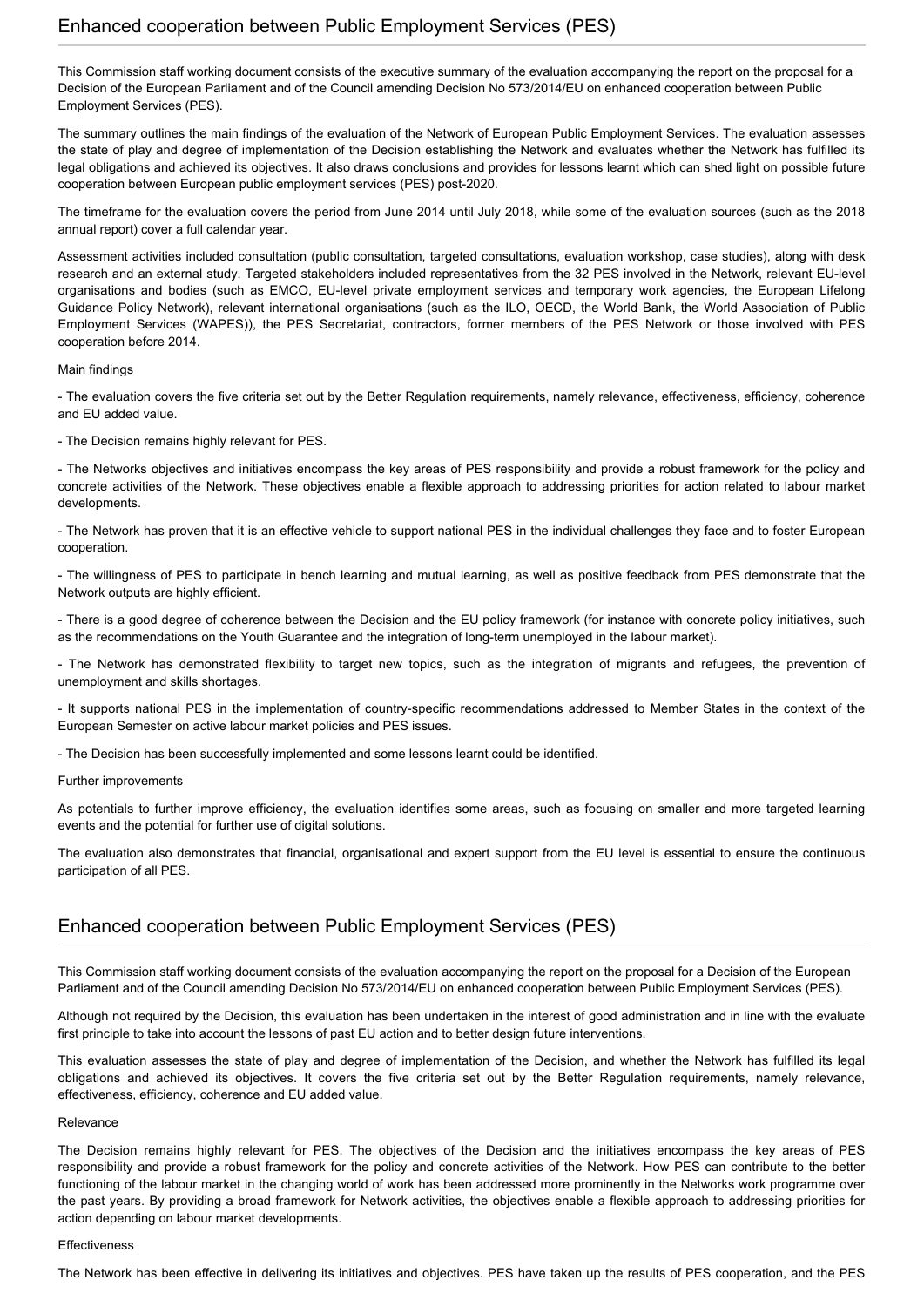have increased their level of maturity as organisations. The Networks effectiveness is illustrated out by the strong endorsement and implementation of the successful bench learning concept, as well as by the success of knowledge sharing through mutual learning events, reports and PES practices.

#### **Efficiency**

The Network has been efficient in delivering initiatives and reaching objectives. Some Network activities are difficult to quantify, and four years is also a short period to realise certain gains and make them visible, such as changes in organisational culture. However, the willingness of PES to participate in bench learning and mutual learning events, as well as positive feedback from PES demonstrate that the Network outputs are highly effective and appreciated by all Network members. Overall, less advanced PES have benefited more from participating in the Network in terms of the progress they have made on performance, but advanced PES have also progressed.

#### Coherence

There is a good degree of consistency between the Decision and the EU policy framework. No duplication of action is observed. The Network has contributed extensively to the implementation of EU relevant policies and initiatives in various areas and by different means, and has established a collective voice and a formal platform in policymaking at EU level, while making contributions to the EU 2020 strategy for jobs, and smart, sustainable and inclusive growth. The Networks contributions have been most extensive in the long-standing issues of implementation of the Youth Guarantee and the integration of the long-term unemployed into the labour market. The Network has also demonstrated flexibility to target new topics such as the integration of migrants and refugees, the prevention of unemployment and addressing skills shortages.

#### EU value added

An added value of the PES Network has been a structured framework for assessing PES performance and capacity and for facilitating comparisons, peer learning and improvements. The evaluation demonstrates several other results of the Decision that would not have been achieved by voluntary cooperation of national PES. Some important achievements are greater ownership, the provision of individual PES learning and collective mutual learning, ensuring a collective voice and a formal platform in policymaking at EU level, and contributions to the EU2020 objectives. There is potential, however, to develop stronger relationships with social partners, NGOs and ESF managing authorities, and at the international level in order to increase synergies and mutual benefits.

#### Lessons learnt

Overall, the evaluation shows that the Decision has been successfully implemented and some lessons learnt could be identified. The persisting difficulties that vulnerable groups face when trying to (re-)enter the labour market demonstrate the continued relevance of the objective of supporting vulnerable groups with high unemployment rates.

The evaluation clearly underlines the importance of continued focusing on learning and sharing experiences.

Potentials to further improve efficiency of the Network include focusing on smaller and more targeted learning events and the potential for further use of digital solutions.

The PES are also key actors implementing the European Social Fund, and play an active role in the development of a comprehensive strategy for a policy framework on ALMPs, thereby contributing to the effective and efficient spending of EU funds.

Financial, organisational and expert support from the EU level is essential to ensure the ongoing participation of all PES. Without such support, some countries could face difficulties participating, while commitments to long-term activities could become difficult, and cooperation could be more fragmented in terms of themes.

# Enhanced cooperation between Public Employment Services (PES)

The European Parliament adopted by 627 votes to 38, with 31 abstentions, a legislative resolution on the proposal for a decision of the European Parliament and of the Council amending Decision No 573/2014/EU on enhanced cooperation between Public Employment Services (PES).

Parliament adopted its position at first reading under the ordinary legislative procedure, amending the Commission proposal as follows.

#### **Objective**

The period of establishment of the European network of Public Employment Services (PES) would be prolonged until 31 December 2027. The network would aim to modernise and strengthen the PES with a view to improving their capacity, the quality of the services they provide, their effectiveness and efficiency.

#### The network should:

- intensify cooperation between its members and develop joint initiatives for the exchange of information and best practices in all areas of PES operational areas, providing benchmarking and advice, and encouraging innovative initiatives in job placement services;

- contribute to the implementation of the principles of the European Pillar of Social Rights and the relevant principles and objectives of the European Green Deal and the United Nations Sustainable Development Goals;

- continue to intensify its systematic and structural cooperation with other relevant labour market actors, including EU agencies in the area of employment, social policy, gender equality, education and training, as well as social partners and organisations representing vulnerable groups and local and regional authorities.

To this end, the network should support:

- all vulnerable social groups with high unemployment rates, especially older workers and young persons not in employment, education or training (NEETs) as well as people with disabilities and people facing multiple discrimination;

- improving the functioning and inclusiveness of labour markets;